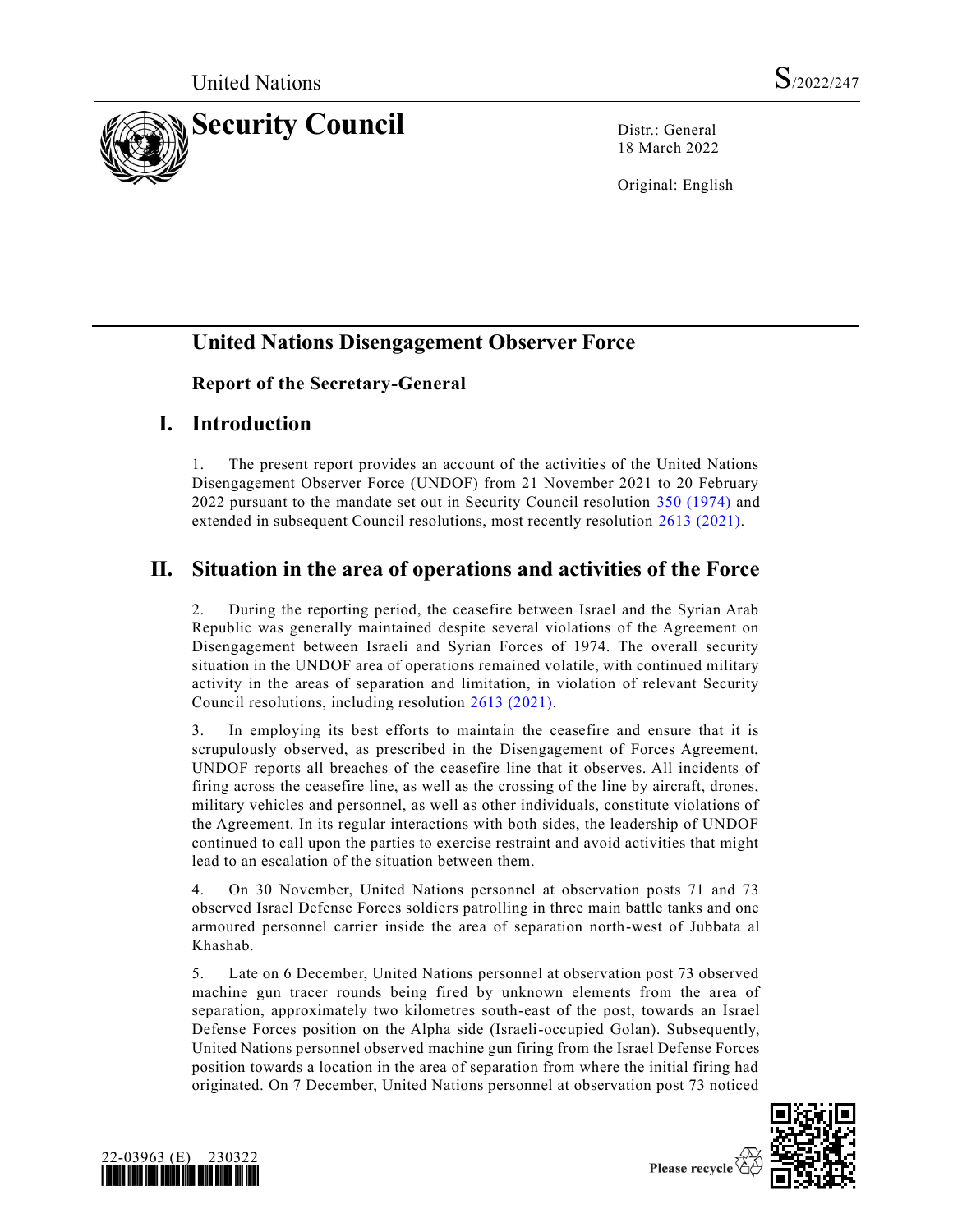one Israel Defense Forces main battle tank fire into the area of separation. On the same day, United Nations personnel at observation posts 71 and 73 observed two Israel Defense Forces tanks crossing the ceasefire line from south-east of observation post 73 and later returning to the Alpha side. On 8 December, personnel at observation post 73 noticed three tanks and one armoured personnel carrier that had crossed the ceasefire line south-east of observation post 73 reaching one kilometre south-east of the observation post.

6. In the early hours of 12 December, United Nations personnel at position 80 observed 20 Israel Defense Forces personnel on foot crossing the ceasefire line about three kilometres north-west of the position and engaging with an individual in a vehicle. The Israel Defense Forces personnel subsequently returned to the Alpha side.

7. On three separate occasions, 24 and 28 December and 7 January, United Nations personnel at observation posts 53, 54 and 73, respectively, observed an Israel Defense Forces patrol firing four rounds of small arms shots into the area of separation to ward off shepherds in the vicinity of the Israeli technical fence.

8. Late on 5 January, Syrian authorities informed UNDOF that main battle tanks of the Israel Defense Forces had crossed the ceasefire line in the vicinity of Horaye. UNDOF did not observe the incident. United Nations personnel at observation posts 56 and 72 then heard three loud explosions south-west of Camp Faouar. Later, the Israel Defense Forces informed UNDOF that they had destroyed stone structures that they alleged had been used by Syrian armed forces personnel in the area of separation and assessed were used for "surveillance", constituting "provocative actions". On 7 January, UNDOF personnel patrolling the general area of the explosions south-west of Horaye in the area of separation located six craters on the ground and scattered rocks, which they assessed to be the impact of heavy-calibre fire.

9. On 7 January, the Israel Defense Forces informed UNDOF of the presence of two Syrian armed forces personnel south-west of Horaye in the vicinity of the Israeli technical fence. UNDOF personnel deployed to the location noticed three individuals in civilian attire. UNDOF engaged with the Syrian authorities to ensure that the individuals moved from the area.

10. On 9 February, United Nations personnel at observation post 51 observed 11 projectiles being fired in the vicinity of Khan Arnabah in the area of limitation on the Bravo side, with five of them exploding in mid-air. While UNDOF was not able to ascertain the exact points of origin or the impact of the projectiles, it assessed that, based on the trajectory of the projectiles, they could have originated from the Bravo side, with some of them impacting locations inside the area of separation.

11. In a letter dated 9 February addressed to the President of the Security Council and to me [\(S/2022/102\)](https://undocs.org/en/S/2022/102), the Permanent Representative of the Syrian Arab Republic conveyed information from his Government, stating that Israel had "launched a twopronged aerial attack against the environs of Damascus, firing salvos of missiles at approximately 0056 hours Syrian time from a point south-east of the Lebanese capital, Beirut, and surface-to-surface missiles from the occupied Syrian Golan at approximately 0110 hours Syrian time. One soldier was killed and another five were injured in the attack, which also caused material losses."

12. On 17 February, the Syrian authorities informed UNDOF that a Syrian national had been apprehended by Israel Defense Forces personnel from west of Hadar village in the area of separation and taken to the Alpha side. The Israel Defense Forces informed UNDOF on 18 February that they had released the individual early that day at the same location at which they had apprehended him after he allegedly crossed the ceasefire line.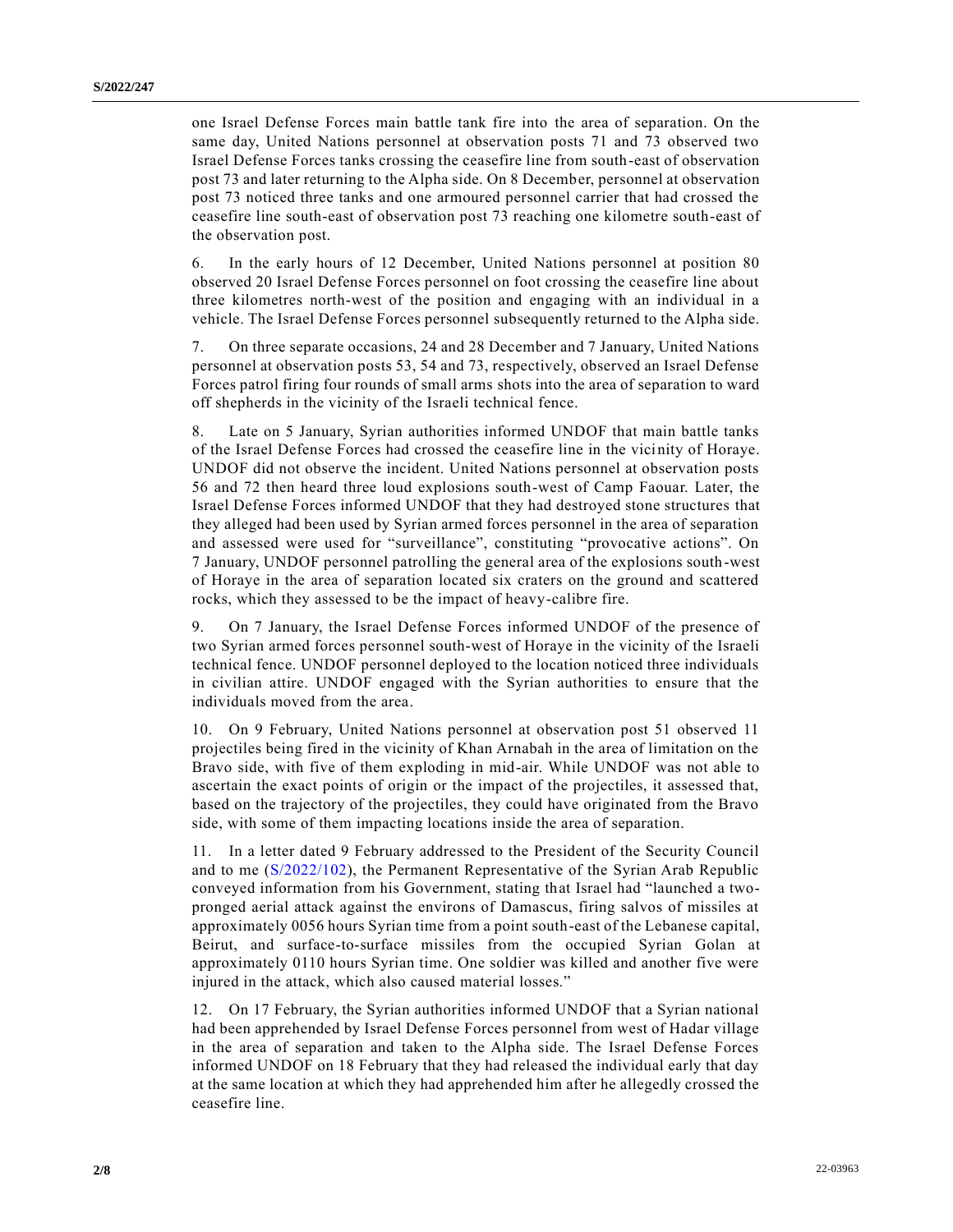13. On 24 November, United Nations personnel observed two drones flying from the Bravo side cross the ceasefire line. On three separate occasions, 29 November and 25 and 27 December, United Nations personnel noticed drones flying from the Alpha side across the ceasefire line and over the area of separation. United Nations personnel also observed, on five separate occasions in December, January and February, drones flying over the area of separation. UNDOF was unable to determine the points of origin of the drones.

14. Sporadic heavy explosions and bursts of heavy machine gun and small arms fire persisted in the areas of separation and limitation on the Bravo side. UNDOF assessed that the military activity was the result of controlled detonation of unexploded ordnance as part of clearance and training by Syrian armed forces personnel. UNDOF observed the continued presence of Syrian armed forces, some of whom were armed, staffing several checkpoints within the area of separation, in violation of the Disengagement of Forces Agreement.

15. The continued presence of Iron Dome systems, artillery systems and multi-launch rocket systems in the area of limitation on the Alpha side constitutes a violation in each case. Pursuant to the Disengagement of Forces Agreement, the presence of any unauthorized military equipment or personnel in the areas of separation and limitation is a violation.

16. UNDOF protested to the parties with regard to all violations of the Disengagement of Forces Agreement that it had observed, including the firing into and across the area of separation as well as across the ceasefire line, the presence of unauthorized equipment and personnel in the areas of separation and limitation and the crossings of the ceasefire line by the Israel Defense Forces and by drones, as well as by civilians from the Bravo side. UNDOF closely liaised with the parties to de-escalate the situation, including during periods of heightened tension.

17. In a letter dated 4 January addressed to the President of the Security Council and to me [\(S/2022/9\)](https://undocs.org/en/S/2022/9), the Permanent Representative of Israel relayed information on "Syrian violations of the Agreement on Disengagement between Israeli and Syrian Forces of 1974 and breaches of Israeli sovereignty in the months from July to September 2021." He stated that "Syrian violations of the Alpha line and armed presence in the area of separation occur daily" and that "Israel is fully committed to implementing the Disengagement of Forces Agreement and all relevant Security Council resolutions".

18. UNDOF continued to observe daily crossings of the ceasefire line by unidentified individuals from the Bravo side. It assessed that the individuals were shepherds and farmers from surrounding areas tending livestock, as well as hunters carrying weapons. The Israel Defense Forces continued to express deep concern about the crossings, which they stated were a threat to the safety and security of their personnel operating in proximity to the ceasefire line. On a number of occasions, the Israel Defense Forces fired shots to discourage individuals from approaching the Israeli technical fence. UNDOF has been coordinating with both parties regarding the distribution by the Syrian authorities of identity cards to the shepherds in the local community in the area of separation in order to enable them to move within the vicinity of the ceasefire line and to prevent the recurrence of incidents of firing of shots.

19. On 24 November, an UNDOF patrol observed a gathering of at least 200 people, with some in military attire and armed, in the vicinity of unoccupied United Nations position 16, which is located close to the ceasefire line. Syrian authorities informed UNDOF that it was a "remembrance gathering" for Midhat Salih al-Salih. In a letter dated 18 October 2021 addressed to the President of the Security Council and to me [\(S/2021/814\)](https://undocs.org/en/S/2021/814), the Permanent Representative of the Syrian Arab Republic had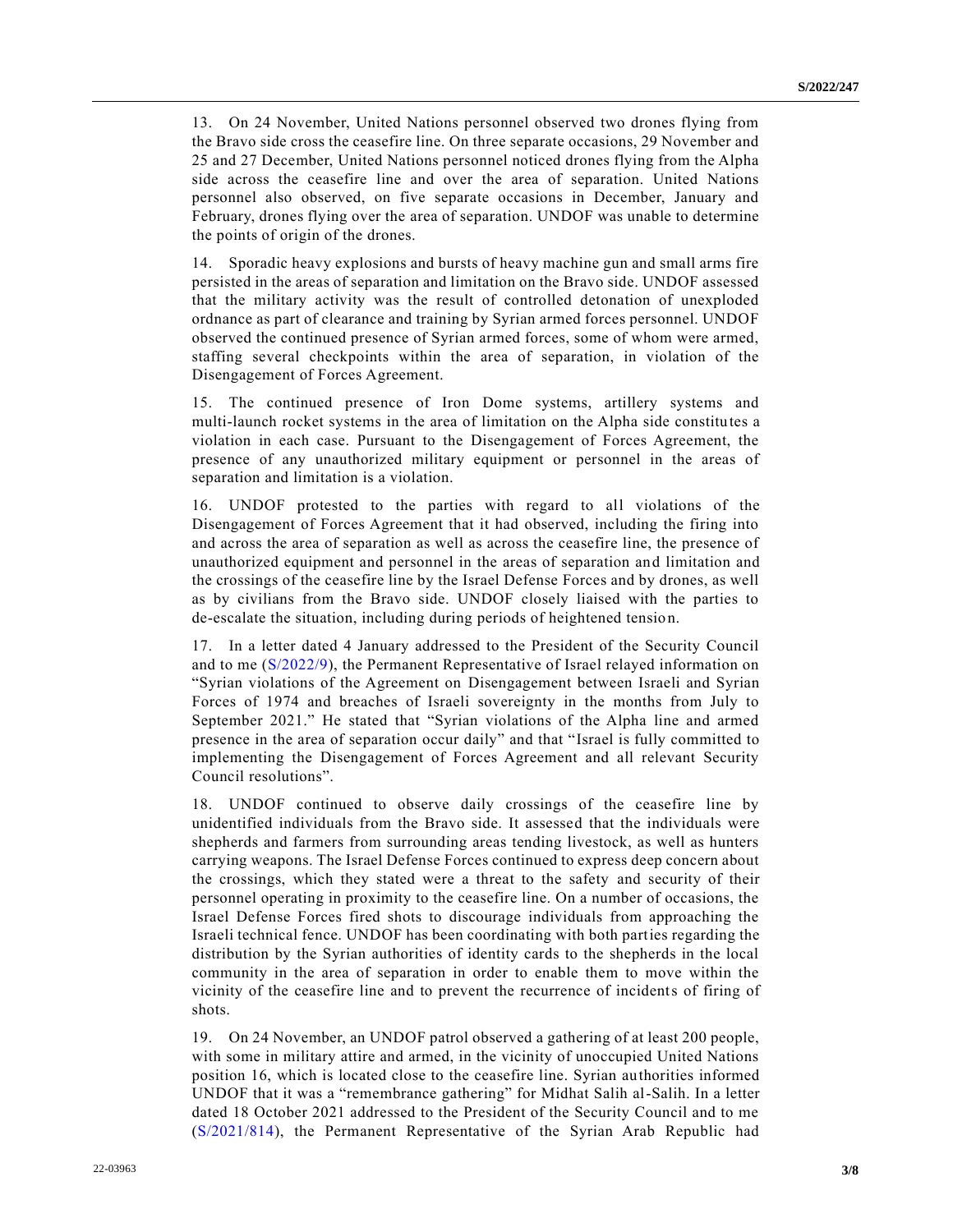conveyed information from his Government stating that "on Saturday, 16 October 2021, Israeli occupying forces assassinated the Syrian freedom fighter Midhat Salih al-Salih". At about the time of the gathering, UNDOF personnel noticed another gathering, in proximity to the ceasefire line in the vicinity of Majdal Shams on the Alpha side, also commemorating the death of Midhat Salih al-Salih.

20. UNDOF assessed that the security situation on the Bravo side remained volatile, with security incidents occurring in locations in the area of limitation in Dar'a Governate. Open sources reported the detonation of an improvised explosive device in Naba al Sakher on 23 November and on the road between Nawa and Shaykh Sa'd in the area of limitation on 29 November. Open sources also reported an explosion on 17 February of an improvised explosive device planted by unidentified elements on the road between Shajarah and Hayt at the same time that a Syrian armed forces officer was travelling along the road.

21. UNDOF continued to implement its mandate in the context of the measures adopted by the authorities of Israel and the Syrian Arab Republic to control the coronavirus disease (COVID-19) outbreak. The measures continued to include limitations on the movement of United Nations personnel, as well as their mandatory testing and quarantine after any crossing between the two sides and cross-border movement between Lebanon and the Syrian Arab Republic. UNDOF continued to vaccinate its military and civilian personnel. In January, UNDOF experienced a COVID-19 outbreak at the mission, which was contained. During the reporting period, 21 UNDOF personnel tested positive for COVID-19 and have since recovered.

22. In October, the Syrian authorities informed UNDOF that they had decided to return to the procedures established to facilitate the movement of Force personnel and supplies through the Bravo gate at the Qunaytirah crossing. Since early March 2020, the Israel Defense Forces had been restricting the movement of UNDOF and Observer Group Golan personnel through the Alpha gate at the Qunaytirah crossing, opening it on a case-by-case basis only, which continued to affect the operational and administrative activities of the mission. UNDOF continued to liaise with the Israel Defense Forces on their facilitation of the crossing of UNDOF and Observer Group Golan personnel at the Qunaytirah crossing and, in particular, on the need for United Nations personnel to cross using only documents issued by UNDOF at the Alpha gate and to return to the established crossing procedures.

23. Authorities on both the Alpha and Bravo sides did not facilitate the resumption of UNDOF inspections, carried out through Observer Group Golan, of their military positions in the areas of limitation. The Israel Defense Forces continued to suspend inspections on the Alpha side, citing COVID-19 and a need for newly agreed arrangements with UNDOF. The Syrian authorities continued to suspend inspections on the Bravo side after one was carried out on 9 August 2021 on the positions of Syrian armed forces in the northern part of the area of limitation. That had been the first inspection since 2014, when they had ceased owing to the deterioration of the security situation. The non-resumption of inspections on the Alpha side was cited as the reason for the suspension. UNDOF continued to engage with both parties with a view to resuming its inspections.

24. UNDOF continued to engage with the Israel Defense Forces with a view to addressing restrictions on movement and access from the Alpha side through the Israeli technical fence to United Nations observation posts in the area of separation.

25. As part of the return to full mandate implementation, UNDOF continued with the restoration, repainting and refurbishment of the barrels marking the ceasefire line and the Bravo line, which delineate the area of separation, with 27 barrels restored along the ceasefire line and 84 along the Bravo line. UNDOF continued to consult the parties on the barrel restoration activity.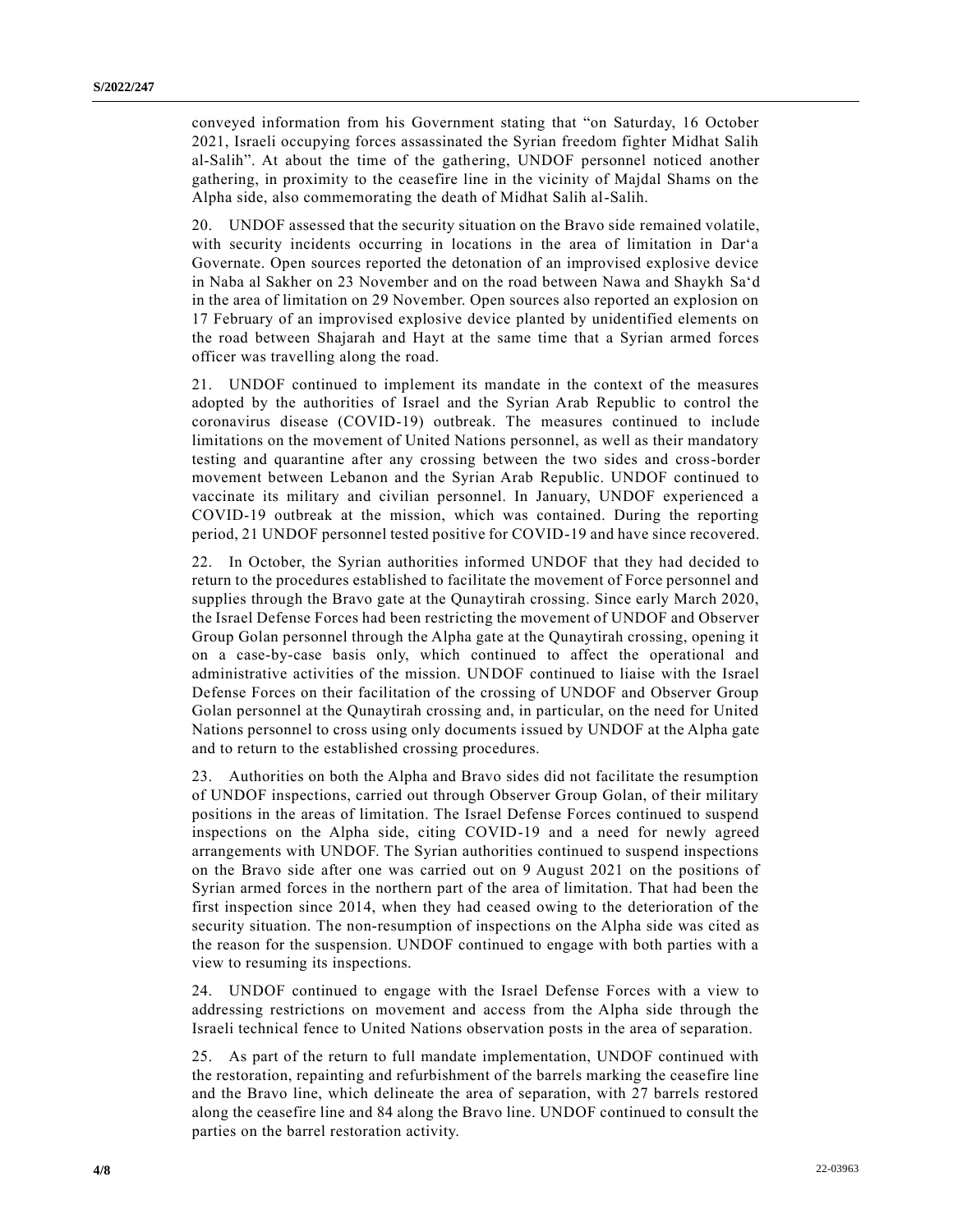26. Progress in the incremental return of UNDOF to the Bravo side continued despite restrictions on construction owing to COVID-19 control measures. On 16 December, UNDOF completed the clearance of unoccupied Observer Group Golan observation post 58. The refurbishment of the post is continuing, with its reoccupation by Observer Group Golan military observers scheduled for June 2022.

27. UNDOF operations continued to be supported by the military observers of the United Nations Truce Supervision Organization in Observer Group Golan, who are under the operational control of UNDOF and maintain nine fixed observation posts within the UNDOF area of operations and one temporary observation post along the ceasefire line. The focus of Observer Group Golan remained continuous static observation and situational awareness. The military observers are also tasked to carry out investigations of incidents within the UNDOF area of operations.

28. UNDOF monthly operational patrols continued on routes in the areas of separation and limitation, with 1,422 operational activities carried out in November, 1,518 in December and 1,435 in January. UNDOF patrol routes cover approximately 97 per cent of the area of separation and 70 per cent of the area of limitation. The security situation in the central part of the area of operations and the volatile security situation in the southern part continued to slow progress in opening new patrol routes in the area of limitation on the Bravo side.

29. The movement of UNDOF personnel through Lebanon has been restricted owing to measures related to COVID-19 and Lebanese administrative requirements. The route between Beirut and Damascus, through the Judaydah and Masna' border crossing, which is a primary resupply route for UNDOF, remained open for the commercial movement of goods during the period, with intermittent closures owing to inclement weather.

30. UNDOF continued to assess that there remained a significant threat to United Nations personnel in its area of operations from explosive remnants of war, including unexploded ordnance and mines, as well as a probable threat from the possible presence of sleeper cells of armed groups.

31. UNDOF continued to conduct and update its contingency planning for the reinforcement and evacuation of positions and observation posts on both the Alpha and Bravo sides, in addition to conducting regular rehearsals, exercises and training for identified contingencies. Risk mitigation measures, including force protection measures, continued to be developed at positions and observation posts and at the operational base at Camp Ziouani and headquarters at Camp Faouar.

32. UNDOF reported no cases of misconduct. The mission continued to implement activities, including the regular training of personnel related to prevention, enforcement and remedial actions, regarding misconduct.

33. As at 18 February, UNDOF comprised 1,120 troops, including 75 women peacekeepers. Troops were deployed from Bhutan (3), Czechia (4), Fiji (149), Ghana (6), India (199), Ireland (133), Nepal (414), the Netherlands (1) and Uruguay (212). In addition, 71 military observers from Observer Group Golan, including 11 women, assisted UNDOF in carrying out its tasks.

## **III. Implementation of Security Council resolution [338 \(1973\)](https://undocs.org/en/S/RES/338(1973))**

34. In its resolution [2613 \(2021\),](https://undocs.org/en/S/RES/2613(2021)) the Security Council called upon the parties concerned to implement immediately its resolution [338 \(1973\),](https://undocs.org/en/S/RES/338(1973)) decided to renew the mandate of UNDOF for a period of six months, until 30 June 2022, and requested the Secretary-General to report every 90 days on developments in the situation and the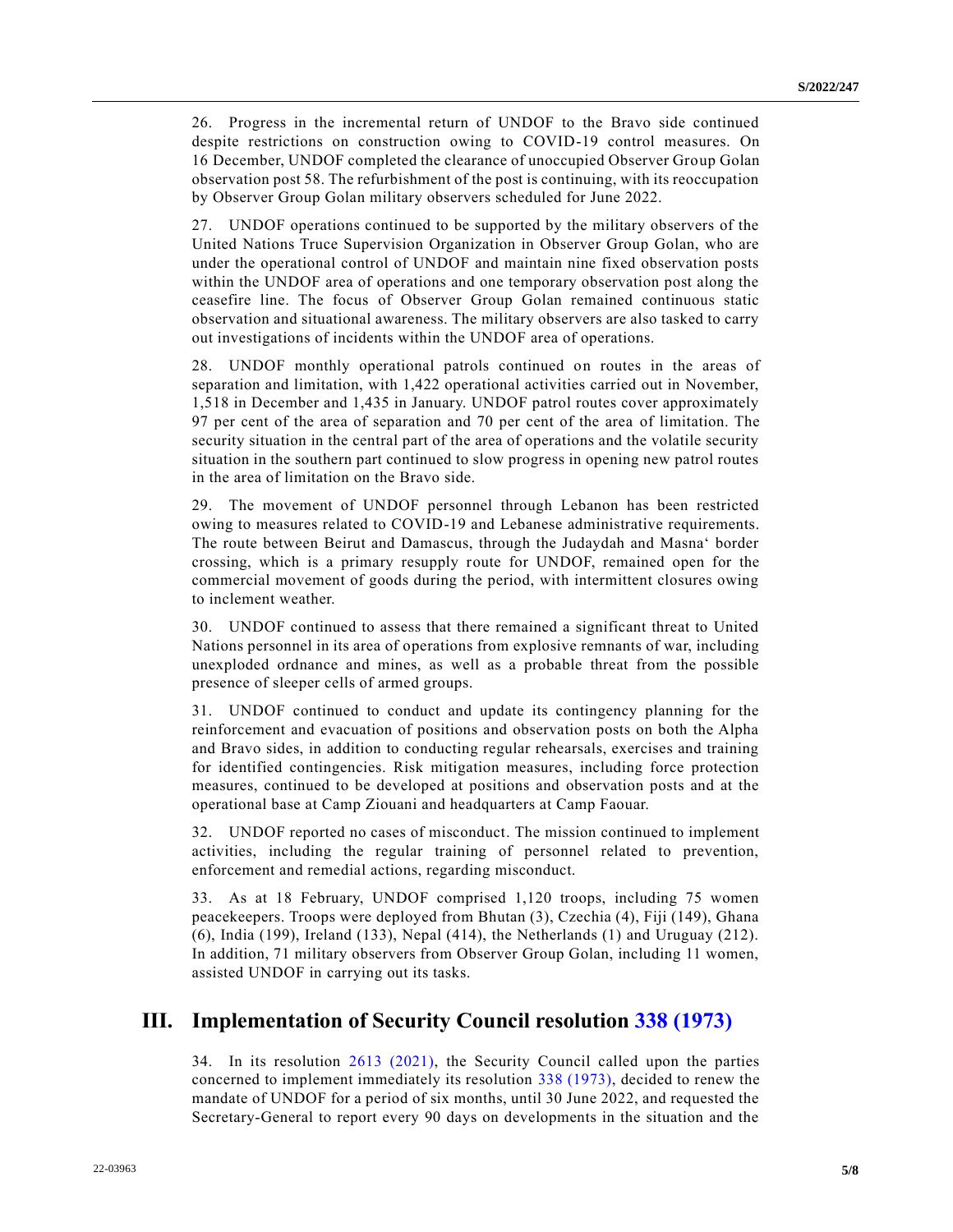measures taken to implement resolution [338 \(1973\).](https://undocs.org/en/S/RES/338(1973)) The search for a peaceful settlement of the conflict in the Middle East, in particular the efforts made at various levels to implement resolution [338 \(1973\),](https://undocs.org/en/S/RES/338(1973)) was addressed in my report on the situation in the Middle East [\(A/76/194\)](https://undocs.org/en/A/76/194), submitted pursuant to General Assembly resolution [75/24](https://undocs.org/en/A/RES/75/24) on the Syrian Golan.

35. Since the discontinuation of indirect peace talks, in December 2008, no negotiations have been held between the parties. I look forward to a peaceful resolution of the conflict between Israel and the Syrian Arab Republic and the resumption of efforts towards a comprehensive, just and durable pea ce settlement, as called for by the Security Council in its resolution [338 \(1973\)](https://undocs.org/en/S/RES/338(1973)) and other relevant resolutions.

## **IV. Observations**

36. I am concerned about the continued violations of the Disengagement of Forces Agreement during the reporting period at a particularly volatile time for the region, with breaches of the ceasefire, including those that occurred on 6 December and 5 January, as well as the incident on 9 February, which also posed a risk to United Nations personnel. The Israel Defense Forces should refrain from firing into the area of separation and across the ceasefire line, as well as crossing the ceasefire line. The firing incident on 6 December from the Bravo side across the ceasefire line is also of concern. I also remain concerned by the continued presence of the Syrian armed forces in the area of separation. There should be no military forces or activities in the area of separation other than those of UNDOF. The continued presence of unauthorized weapons and equipment in the area of limitation on both the Alpha and the Bravo sides, as well as the flying of drones across the ceasefire line, is also of concern. Those developments are in violation of the Agreement. I urge the parties to the Agreement to exercise utmost restraint and comply with the Agreement. I continue to encourage members of the Security Council to support efforts to raise the awareness of both parties of the risk of escalation and the need to preserve the ceasefire between Israel and the Syrian Arab Republic.

37. It remains critical that the parties maintain their liaison with UNDOF. All violations of the ceasefire line increase tensions between the signatories to the Disengagement of Forces Agreement and undermine stability in the area. The continued liaison by UNDOF with the parties has contributed to de-escalation during times of heightened tension.

38. The continued commitment of both Israel and the Syrian Arab Republic to the Disengagement of Forces Agreement and support for the presence of UNDOF remain essential. The full return of UNDOF to the area of separation continues to be a priority for the Force. I count on the continued cooperation of both parties to facilitate the advancement of the Force's plans for an incremental return to operations and positions in the area of separation and to ensure that the Force can implement its mandate fully, including inspections on both sides. At the same time, the parties must continue to support the enhancement of the liaison function of UNDOF.

39. Given the worrying trend of continued violations of the Disengagement of Forces Agreement and the volatile security situation in the southern part of the area of limitation on the Bravo side, the safety and security of military and civilian personnel in UNDOF and Observer Group Golan are of particular concern. It is therefore of particular importance that the Security Council continue to bring its influence to bear on the parties concerned to ensure that UNDOF is accorded the ability to operate in a safe and secure manner and is allowed to operate freely in accordance with the Agreement. It also remains important that the parties continue to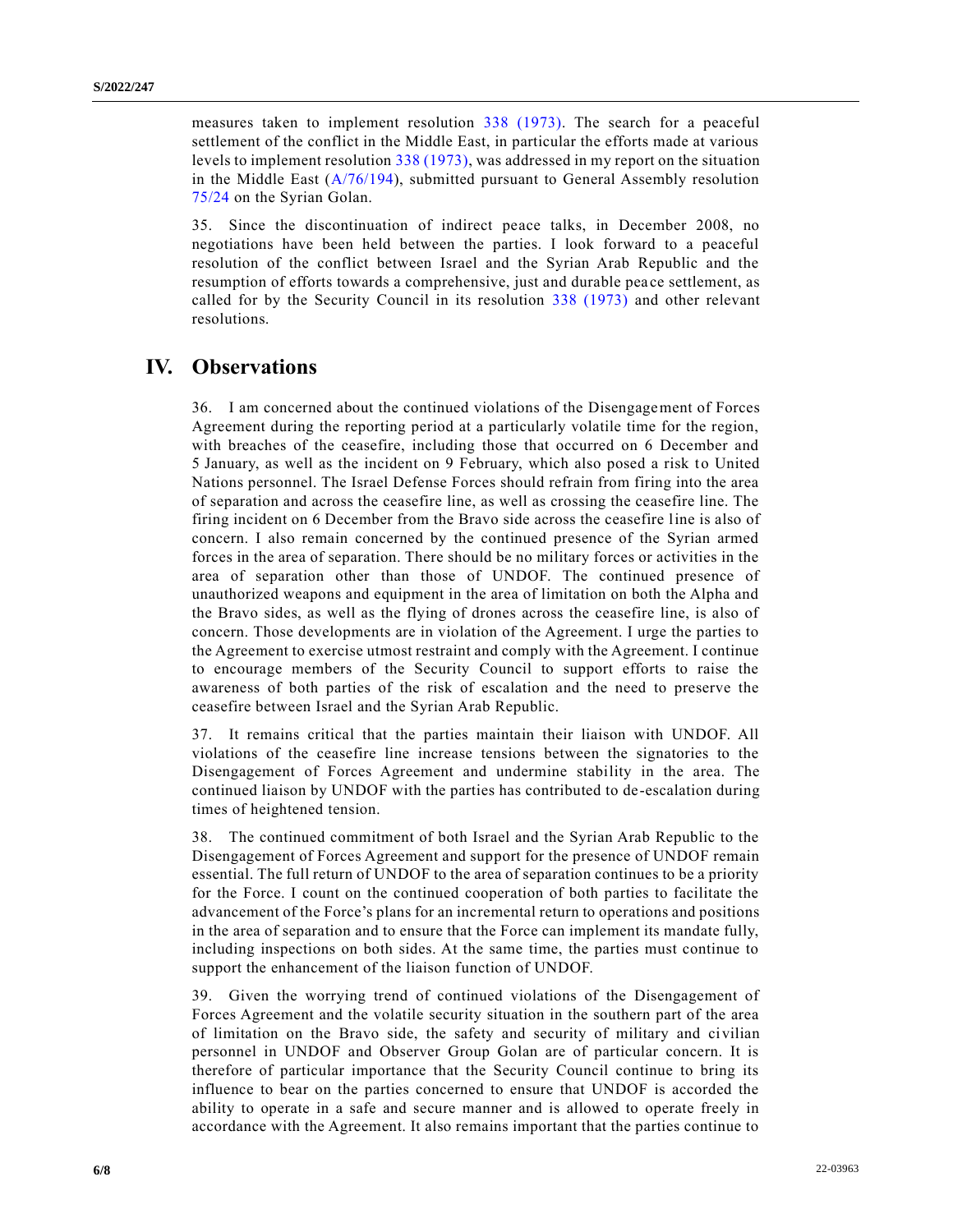facilitate the deployment of all personnel to UNDOF for effective mandate implementation.

40. The continued support of Member States, and in particular the confidence of troop-contributing countries in UNDOF and their commitment to it, remain key to the Force's ability to carry out its mandate. I am grateful to the Governments of Bhutan, Czechia, Fiji, Ghana, India, Ireland, Nepal, the Netherlands and Uruguay for their contributions and the commitment, resolve and consummate professionalism of their military personnel in UNDOF. I am also thankful to the Member States that have contributed military observers to the United Nations Truce Supervision Organization.

41. In conclusion, I wish to express my appreciation to the Head of Mission and Force Commander, Lieutenant General Ishwar Hamal, and to the military and civilian personnel serving under his leadership in UNDOF and the military observers in Observer Group Golan, who continue to perform the important tasks assigned to them by the Security Council with efficiency and commitment under extremely challenging circumstances.